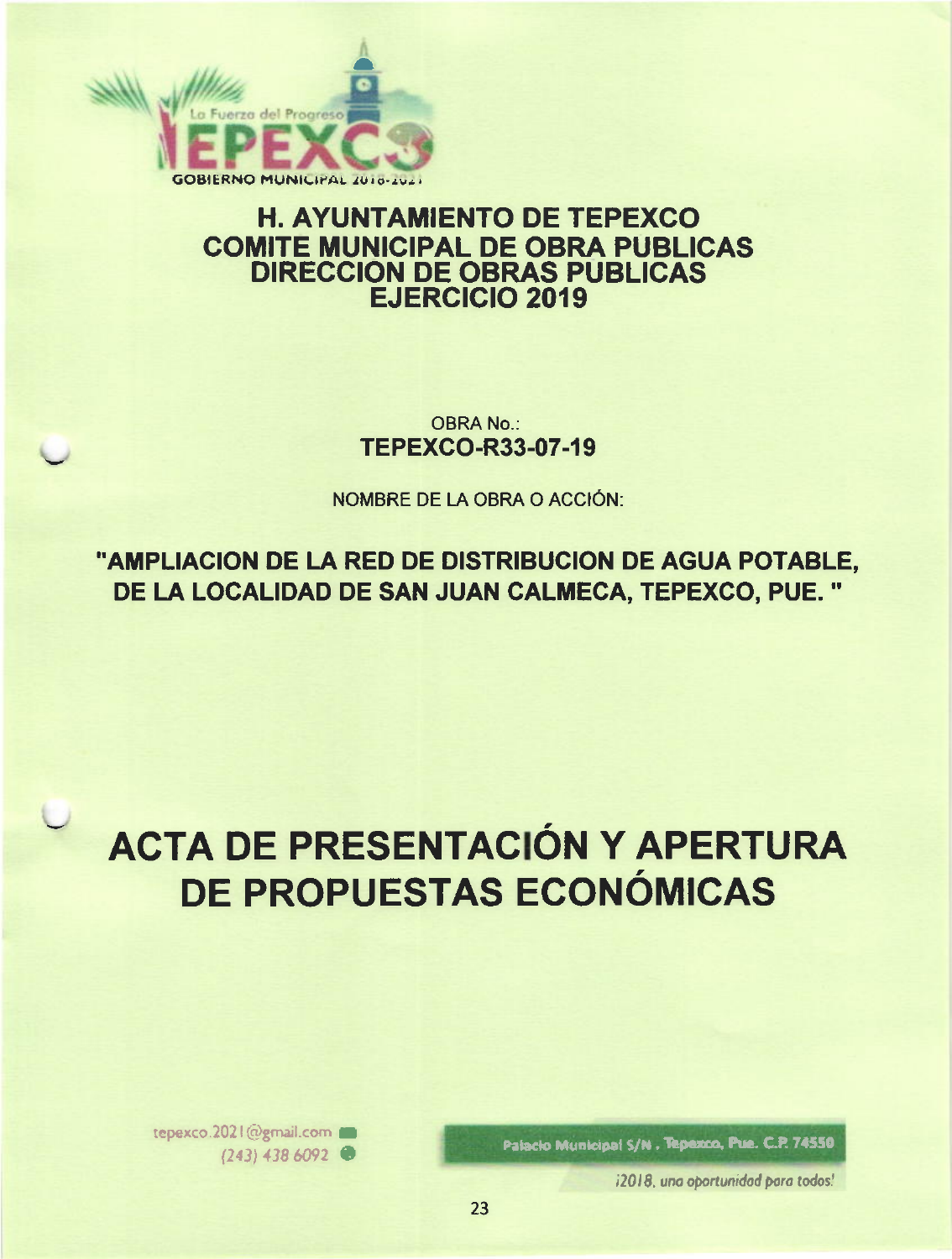

H. AYUNTAMIENTO DE TEPEXCO **COMITÉ MUNICIPAL DE OBRA PÚBLICAS** DIRECCION DE OBRAS PÚBLICAS **EJERCICIO 2019 CONCURSO POR ADJUDICACION DIRECTA** CONCURSO: DOP-TEPEXCO-R33-07-19

DIRE

TEPEXCO, PU

OBRA: "AMPLIACION DE LA RED DE DISTRIBUCION DE AGUA POTABLE, DE LA LOCALIDAD DE SAN JUAN CALMECA, TEPEXCO, PUE."

LUGAR DE TRABAJO:

**CALMECA, TEPEXCO, PUEBLA** 

FECHA:

18 DE SEPTIEMBRE DE 2019

### REGISTRO DE PRESENTACION Y APERTURA DE PROPUESTA ECONOMICA

| <b>EMPRESA</b>                                    | <b>REPRESENTANTE</b><br><b>LEGAL</b>  | <b>FIRMA</b>                             | $-$ e-mail                      |  |
|---------------------------------------------------|---------------------------------------|------------------------------------------|---------------------------------|--|
| OBRA CIVIL E HIDRÁULICA<br>UNIVERSUM S.A. DE C.V. | ING. ÓSCAR CISNEROS<br><b>CHANTRE</b> |                                          | ocuniversum@gm<br>ail.com       |  |
| JERCOD'S S.A. DE C.V.                             | ING. JAIME GOMEZ<br><b>NORATO</b>     |                                          | ing jaimegomezn<br>@hotmail.com |  |
| CONSTRUCTORA BRAMAT S.A. DE<br>C.V.               | C. ROBERTO GALLARDO<br><b>MORALES</b> | roberto.g.m90@h<br>Roberto<br>otmail.com |                                 |  |
| O                                                 | O                                     |                                          | $\Omega$                        |  |
| $\overline{U}$                                    | $\cup$<br>$\overline{O}$              |                                          |                                 |  |



petAbcata **BLA**  $018 - 2021$ 

Palacio Municipal S/N , Tepexco, Pue. C.P. 74550

i2018, una oportunidad para todos!

Gojus Varga

tepexco.2021@gmail.com  $(243)$  438 6092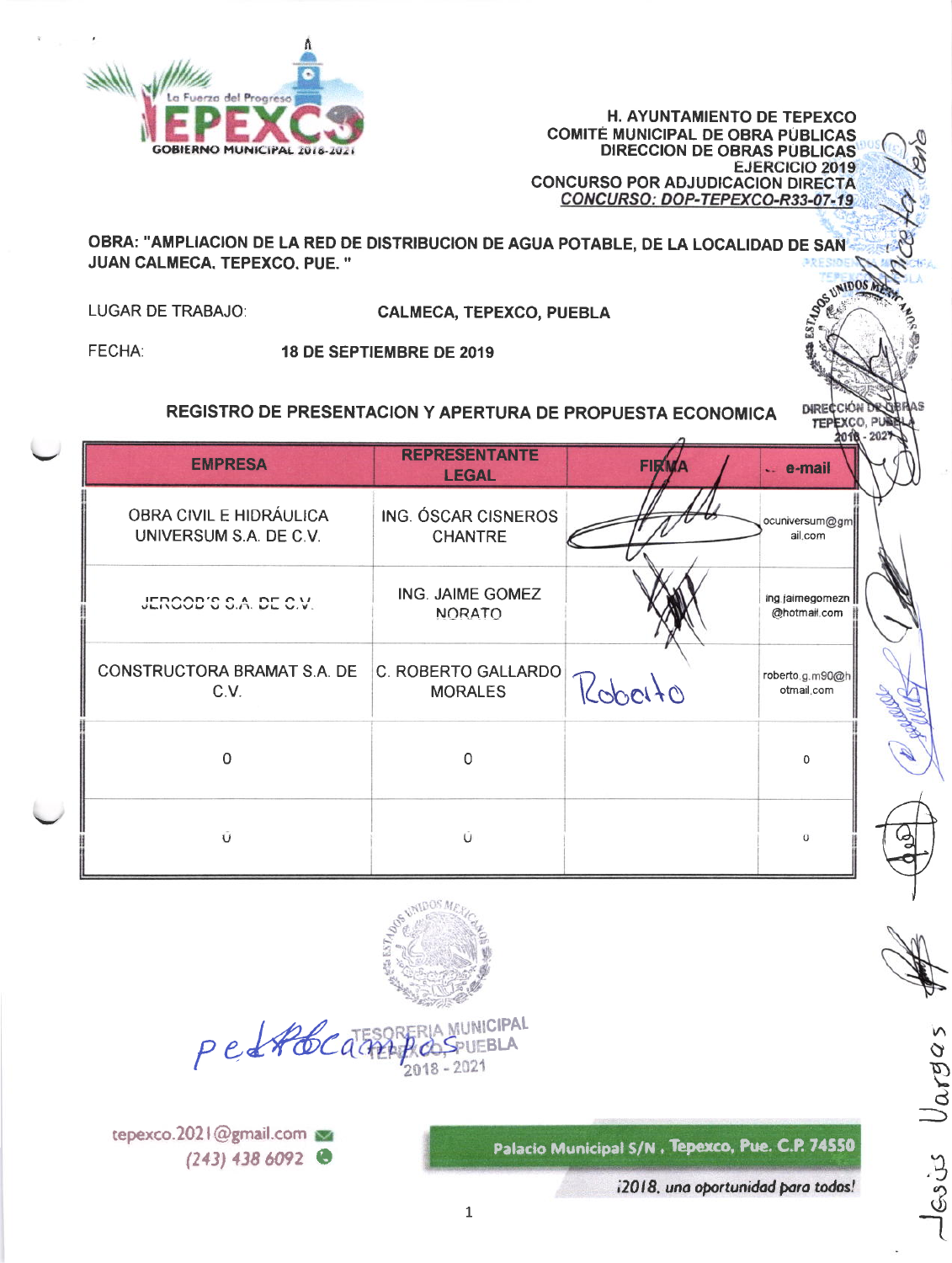

**H. AYUNTAMIENTO DE TEPEXCO. COMITÉ MUNICIPAL DE OBRA PUBLICAS DIRECCION DE OBRAS PUBLICA** EJERCICIO 2019 **CONCURSO POR ADJUDICACION DIRECTA** CONCURSO: DOP-TEPEXCO-R33-07-19

*PRESIDENCIA MUN* 

**DIRECCIÓN TEPEXCO, AUGRIL** 

 $2018 - 20$ 

Varga

16545

APERTURA DE PROPOSICIONES ECONOMICAS

QUE SE ELABORA CONFORME A LO ESTIPULADO EN AL ARTICULO 31, 33, 34, 35 Y 36 DE LA LEY DE V **OBRAS PUBLICAS Y SERVICIOS RELACIONADAS CON LA MISMA PARA EL ESTADO DE PUEBLA Y** CAPITULO SEGUNDO ARTICULOS 33, 34, 35, 36, 37, 38, 39 Y 40 DEL REGLAMENTO DE LA LEY DE OBRA PÚBLICA Y SERVICIOS RELACIONADOS CON LA MISMA PARA EL ESTADO DE PUEBLX CORRESPONDIENTE AL PROCEDIMIENTO DE TIPO PRESENCIAL POR ADJUDICACION DIRECTA. NO DOP-TEPEXCO-R33-07-19, RELATIVO A "AMPLIACION DE LA RED DE DISTRIBUCION DE AGO POTABLE. DE LA LOCALIDAD DE SAN JUAN CALMECA. TEPEXCO. PUE.".

#### 1.- FECHA, LUGAR Y HORA DEL ACTO

EN LA CIUDAD DE TEPEXCO, PUEBLA, SIENDO LAS 11:00 HRS DEL DÍA 18 DE SEPTIEMBRE DE 2019. DE CONFORMIDAD CON LO DISPUESTO POR LA LEY DE OBRA PUBLICA Y SERVICIÓS RELACIONADOS CON LA MISMA PARA EL ESTADO DE PUEBLA EN SUS ARTICULOS 31, 33, 34, 35 Y 36. ASI COMO 33 A 40 DE SU REGLAMENTO. SE REUNIERON EN EL SALÓN DE CABILDOS DEL H. AYUNTAMIENTO DEL MUNICIPIO DE TEPEXCO, LAS PERSONAS FISICAS Y/O MORALES Y SERVIDORES PUBLICOS CUYOS NOMBRES Y FIRMAS FIGURAN AL FINAL DE LA PRESENTE ACTA.

#### 2.- NOMBRE DEL SERVIDOR PUBLICO ENCARGADO DE PRESIDIR EL ACTO.

PRESIDE EL ACTO EL (LA) C. JOSE EMILIO ROSETE RIVERA, DIRECTOR DE OBRA PUBLICA. DEL MUNICIPIO DE TEPEXCO, PUEBLA, ACTUANDO EN NOMBRE Y REPRESENTACION DEL H. AYUNTAMIENTO DE TEPEXCO, CONFORME LO ESTABLECE EL ARTICULO 35 DEL REGLEMENTO DE LA LEY DE OBRA PUBLICA Y SERVICIOS RELACIONADOS CON LA MISMA PARA EL ESTADO DE PUEBLA.

A LA HORA ANTES SEÑALADA SE PROCEDIÓ A PASAR LISTA DE LAS EMPRESAS INSCRITAS. RECIBIENDO SIMULTÁNEAMENTE Y EN EL MISMO ORDEN LOS PAQUETES CERRADOS CONTENIENDO SUS PROPUESTAS ECONOMICAS Y VERIFICANDO QUE LOS SOBRES ESTUVIEREN ROTULADOS SEGÚN LOS REQUISITOS ESTIPULADOS EN LAS BASES QUE ESTABLECEN LOS REQUISITOS DE LA CONVOCATORIA POR ADJUDICACION DIRECTA, DE TIPO PRESENCIAL. NO.: DOP-TEPEX @R33-07-19

ACTO SEGUIDO, SE DIO INICIO A LA SEGUNDA ETAPA DEL CONCURSO, PARA CELEBRAR EL ACTO DE RESULTADO DEL ANÁLISIS TÉCNICO DETALLADO Y DE APERTURA DE PROPOSICIONES ECONOMICAS, PROCEDIENDO A HACER CONSTAR LA DOCUMENTACION PRESENTADA Y SOLICITADA CONFORME A LO ESTABLECIDO EN LA CONVOCATORIA U OFICIO DE INVITACIÓN, SIN QUE ELLO IMPLIQUE LA EVALUACIÓN DEL CONTENIDO, HACIENDO LA OBSERVACION QUE LA ‡REVISION QUE SE REALIZA EN ESTE MOMENTO ES DE MANERA CONCEPTUAL, EN INTELIGENCIA DE QUE LAS PROPUESTAS SEAN RECIBIDAS PARA SU ANALISIS DETALLADO CON LOS SIGUIENTES **RESULTADOS:** 

tepexco.2021@gmail.com  $(243)$  438 6092

pedfocam

Palacio Municipal S/N. Tepexco, Pue. C.R. 74550

Roborto

i2018, una oportunidad para todos!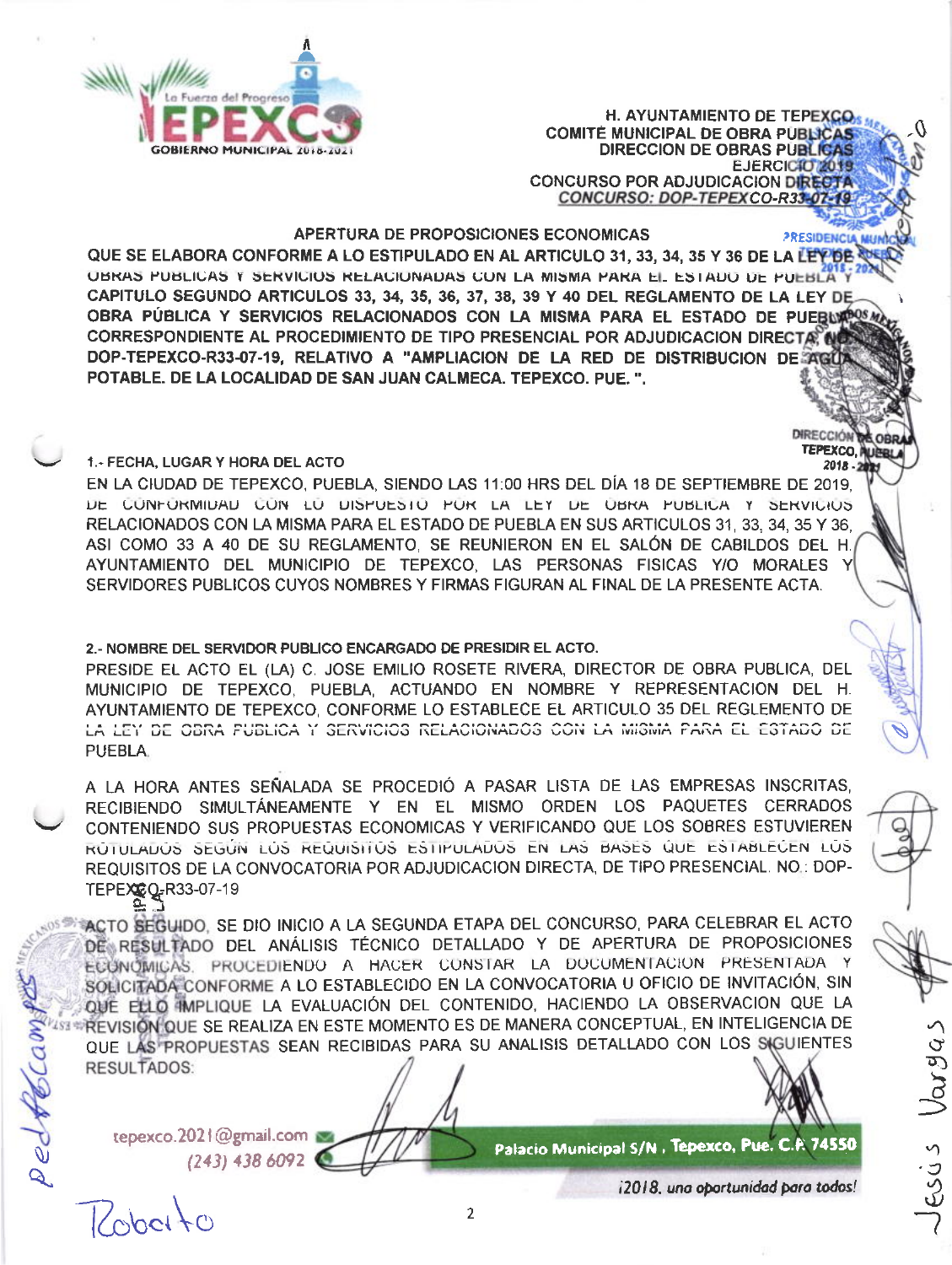

**H. AYUNTAMIENTO DE TEPEXCO COMITÉ MUNICIPAL DE OBRA PÚBLICAS DIRECCION DE OBRAS PÚBLICAS EJERCICIO 2019 CONCURSO POR ADJUDICACION DIRECTA** CONCURSO: DOP-TEPEXCO-R33-07-19

ACTO SEGUIDO. EL PRESIDENTE DEL COMITÉ MUNICIPAL DE OBRA PUBLICA, PROCEDE A DAR LECTURA DE LOS RESULTADOS DEL ANÁLISIS TÉCNICO DETALLADO **EPEXCO** 

| <b>EMPRESA</b>                                 | <b>ACEPTADA/</b><br><b>DESECHADA</b> | <b>REPRESENTANTE LEGAL</b>  |  |
|------------------------------------------------|--------------------------------------|-----------------------------|--|
| OBRA CIVIL E HIDRAULICA UNIVERSUM S.A. DE C.V. | <b>AULFIADA</b>                      | ING. OSCAR CISNERUS CHANTRE |  |
| JERGOB'S S A DE C V.                           | <b>ACEPTADA</b>                      | ING. JAIME GOMEZ NORATO     |  |
| CONSTRUCTORA BRAMAT S.A. DE C.V.               | <b>ACEPTADA</b>                      | C. ROBERTO GALLARDO MORALES |  |

LOS MOTIVOS POR LOS CUALES LAS PROPUESTAS TÉCNICAS DE LOS LICITANTES SEÑALADO FUERON DESECHADAS, SON LOS SIGUIENTES:

**DIRECCIÓN D** 

| NC | EMPRESA          | CAUSA O MOTIVO                                                                  |
|----|------------------|---------------------------------------------------------------------------------|
|    | <b>NO APLICA</b> | INO SE ENCONTRARON MOTIVOS PARA DESECHAR LAS PROPUESTAS I<br><b>PRESENTADAS</b> |

A CONTINUACIÓN EL CONVOCANTE, PROCEDE A ENTREGAR POR ESCRITO A LOS LICITANTES DESCALIFICADOS LAS CAUSAS QUE ORIGINARON SU DESCALIFICACIÓN.

| NC | EMPRESA          | CAUSA O MOTIVO                                                                         |  |
|----|------------------|----------------------------------------------------------------------------------------|--|
|    | <b>NO APLICA</b> | <b>INO SE ENCONTRARON MOTIVOS PARA DESECHAR LAS PROPUESTAS I</b><br><b>PRESENTADAS</b> |  |

#### 3.- DOCUMENTOS QUE SE RUBRICAN EN EL ACTO

CONFORME A LOS ESTABLECIDO EN LOS ARTICULOS 33, 35 FRACCION I, DE LA LEY DE OBRA PUBLICA Y SERVICIOS RELACIONADOS CON LA MISMA PARA EL ESTADO DE PUEBLA. Y ARTICULOS 36 Y 38 DE SU REGLAMENTO, LO PREVISTO EN LAS BASE BASES DE LICITACION NUMERO 3. FECHA, HORA Y LUGAR DE LA CELEBRACIÓN DEL ACTO DE LA PRESENTACIÓN Y APERTURA DE PROPOSICIONES. DE LA CONVOCATORIA A ESTA LICITACION, LOS LICITANTES QUE ASISTEN AL ACTO ELIGIERON AL (LA) ING. ÓSCAR CISNEROS CHANTRE, REPRESENTANTE DE LA EMPRESA OBRA CIVIL E HIDRÁULICA UNIVERSUM S.A. DE C.V., PARA QUE EN FORMA CONJUNTA CON EL SERVIDOR PUBLICO QUE PRESIDE EL ACTO, RUBRIQUEN EL ACTA FORMULADA Y LA RELACIÓN CUANTITATIVA DE LA DOCUMENTACIÓN PRESENTADA POR CADA LICITANTE EN SU PROPOSICIÓN.

PARA EFECTOS DE DEJAR CONSTANCIA DE LOS DOCUMENTOS ENTREGADOS POR PARTE DE LOS LICITANTES DE LOS REQUISITOS SOLICITADOS DE FORMA CUANTITATIVA EN ESTE ACTO POR PARTE DE LA CONVOCANTE. SE ELABORA LA RELACION CUANTITATIVA DE LA DOCUMENTACION PRESENTADA POR CADA LICITANTE, DE LA CUAL SE ENTREGA UNA COPIA A CADA LICITANTE EN ESTE ACTORLO ANTERIOR CONFORME LO ESTABLECE EL ARTICULO 35 FRACCION I SEGUNDO PARRAFOLLY ARTICULO 38 DEL REGLAMENTO DE LA LEY DE OBRA PUBLICA Y SERVICIOS

tepexco.2021@gmail.com

Kobato

 $(243)$  438 609

Palacio Municipal S/N . Tepexco, Pue. C.P. 74

i2018, una oportunidad para todos!

ESUS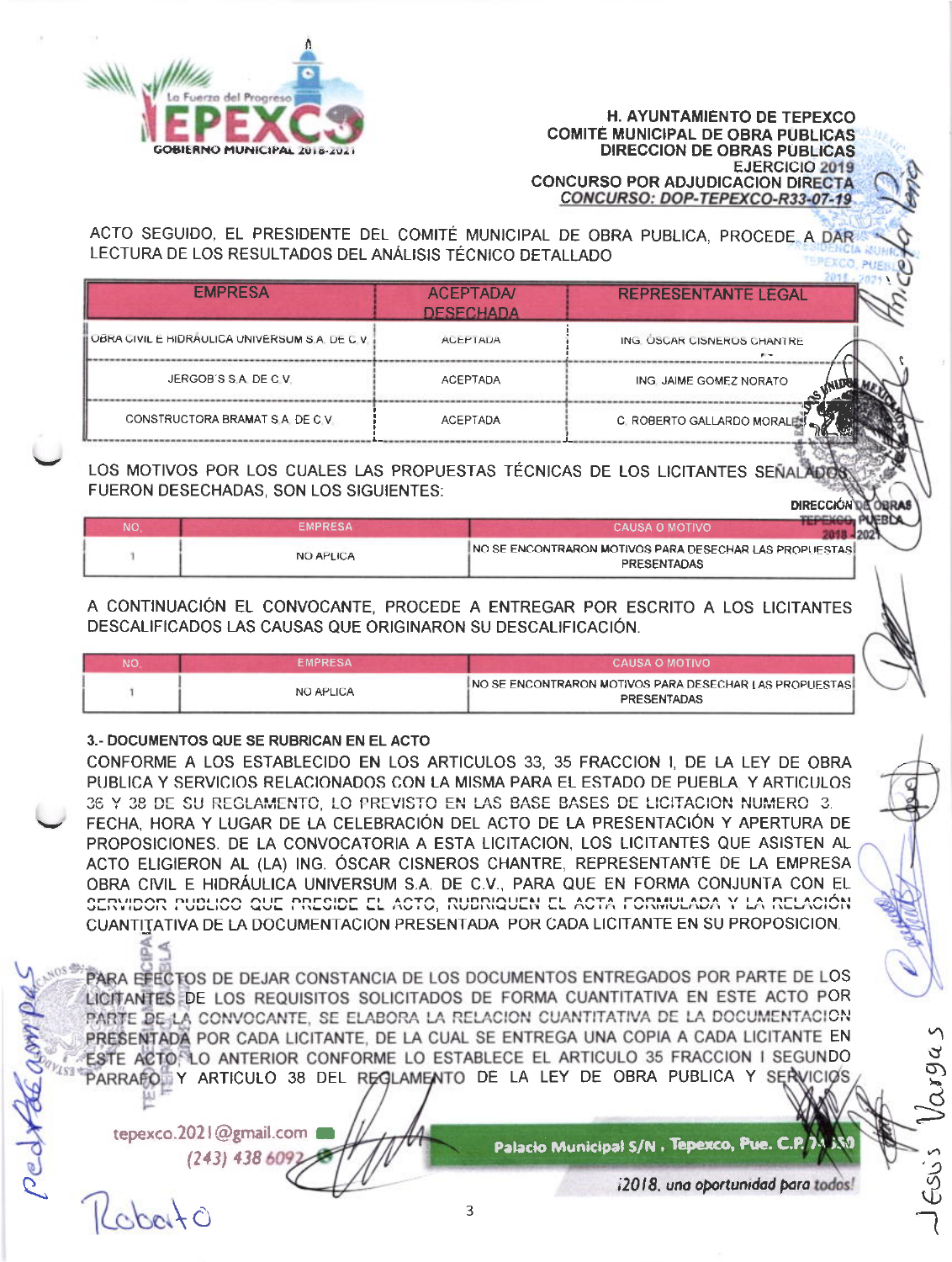

H. AYUNTAMIENTO DE TEPEXCO **COMITE MUNICIPAL DE OBRA PUBLIGAS DIRECCION DE OBRAS PUBLICAS** EJERCICIO 2019 **CONCURSO POR ADJUDICACION DIRECT** CONCURSO: DOP-TEPEXCO-R33-07-19

RELACIONADOS CON LA MISMA PARA EL ESTADO DE PUEBLA.

#### 4.- NOMBRE DE LOS LICITANTES E IMPORTE TOTAL DE CADA PROPOSICION

A CONTINUACION SE PROCEDIÓ A LA APAERTURA DE LAS PROPUESTAS ECONÓMICAS DE LOSS LICITANTES QUE CUBRIERON LOS REQUISITOS EN LA PRIMERA ETAPA, DANDO LECTURA EN VOZ ALTA AL IMPORTE TOTAL CON LOS SIGUIENTES RESULTADOS:

| <b>NO</b> | <b>EMPRESA</b>                                    | <b>RA/D</b> | <b>REPRESENTANTE</b>                  | <b>MONTO SIN I.V.A.</b> |  |
|-----------|---------------------------------------------------|-------------|---------------------------------------|-------------------------|--|
|           | OBRA CIVIL E HIDRÁULICA<br>UNIVERSUM S.A. DE C.V. | RA          | ING. OSCAR CISNEROS CHANTRE           | \$446,175.20            |  |
|           | JERGOB'S S.A. DE C.V.                             | <b>RA</b>   | ING. JAIME GOMEZ NORATO               | \$450,636.95            |  |
|           | CONSTRUCTORA BRAMAT S.A. DE I<br>C.V.             | <b>RA</b>   | C. ROBERTO GALLARDO<br><b>MORALES</b> | \$459,649.69            |  |

RA= RECIBIDAS PARA SU ANÁLISIS DETALLADO. D= PROPOSICIÓN DESECHADA. NP= NO SE PRESENTÓ. S/D= SE DISCULPÓ

5.- LUGAR, FECHA Y HORA EN QUE SE CELEBRARÁ LA SEGUNDA ETAPA

A EFECTO DE QUE EL PERSONAL TECNICO DE EL COMITE DE OBRAS PUBLICAS ESTÉ EN CONDICIONES DE ANALIZAR EL CONTENIDO DE LAS PROPOSICIONES RECIBIDAS, SE CITA A LOS PARTICIPANTES A LAS 10:00 HRS HORAS, DEL DÍA 01 DE OCTUBRE DE 2019, PARA QUE ACUDAN A ESTA MISMA SALA. EN DONDE SE DARÁ A CONOCER EL NOMBRE DE LOS LICITANTES CUYAS PROPUESTAS FUERON ACEPTADAS PARA SER ANALIZADAS CUALITATIVAMENTE POR EL AREA ENCARGADA. ASI COMO TAMBIEN LAS CUASAS Y/O CIRCUNSTANCIAS DEL NOMBRE DE LOS LICITANTES CUYAS PROPUESTAS FUERON DESECHADAS. EN PRESENCIA DE QUIENES ASISTAN Y QUE FIRMEN EL ACTA QUE AL EFECTO SE FORMULE.

SE ADJUNTA A LA PRESENTE ACTA COPIA DE LA CONSTANCIA DE RECEPCION O RELACION CUANTITATIVA DE LOS DOCUMENTOS INTEGRANTES DE LAS OFERTAS ECONOMICA, DE CONFORMIDAD CON LO ESTABLECIDO EN LOS ARTICULOS 36 Y 38 DEL REGLAMENTO DE LA LEY DE OBRA PUBLICA Y SERVICIOS RELACIONADA CON LA MISMA PARA EL ESTADO DE PUEBLA.

LAS PROPOSICIONES SE RECIBEN PARA SU EVALUACIÓN Y PARA EFECTOS DE LO DISPUESTO EN EL ARTIQULO 36 FRACCION I DE LA LEY DE OBRA PUBLICA Y SERVICIOS RELACIONADOS CON LA MISMA PÁRA EL ESTADO DE PUEBLA, LA RECEPCIÓN SE ENTENDERÁ REALIZADA UNA VEZ QUE ÉSTA SE ANALICE DURANTE SU EVALUACIÓN, POR LO QUE HASTA EL FALLO SE INDICARÁ SI LA PROPOSICIÓN FUE DESECHADA POR INCUMPLIR LA MENCIONADA DISPOSICIÓN LEGAL. 111

EL CONCURSO TENDRA EL CARÁCTER DE INAPELABLE, EL FALLO DE ESTE CONCURS

tepexco.2021@gmail.com  $(243)$  438 6092

 $\triangle beto$ 

Palacio Municipal S/N , Tepexco, Pue. C.P. 74

**DIRECCIÓNDE OS** TEPEXCO, PUEBLA 2018 - 2021

**RIDOS** 

TEPEXCO, PI

 $2018 - 21$ 



Vai 94

i2018, una oportunidad para todos!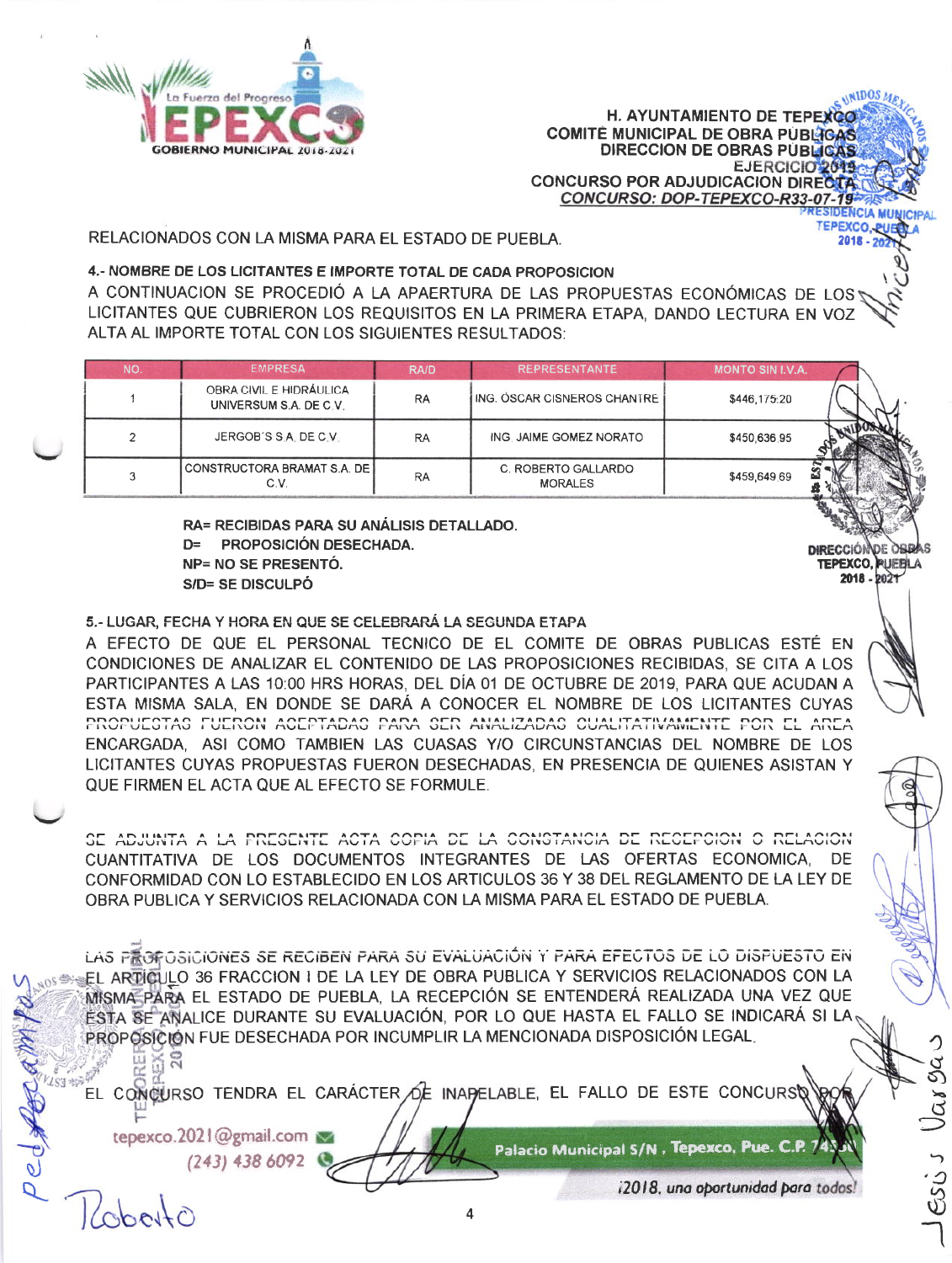

**H. AYUNTAMIENTO DE TEPEXCO COMITÉ MUNICIPAL DE OBRA PÚBLICAS DIRECCION DE OBRAS PUBLICAS EJERCICIO 2019 CONCURSO POR ADJUDICACION DIRECTA** CONCURSO: DOP-TEPEXCO-R33-07-19

ADJUDICACION DIRECTA, DE TIPO PRESENCIAL, TENDRÁ LUGAR EL DÍA 01 DE OCTUBRE DE 20 LAS 10:00 HRS EN ESTE MISMO LUGAR.

#### **5.- CIERRE DEL ACTA**

PARA CONSTANCIA Y A FIN DE QUE SURTA SUS EFECTOS LEGALES CORRESPONDIENT FIRMÓ LA PRESENTE ACTA POR LOS QUE INTERVINIERON EN ESTE ACTO. ENTREGÁNDOS COPIA DE LA MISMA E INDICÁNDOSELES SE ENCUENTRA EN LAS OFICINAS DE LA CONVOCANTE ONRAS PROCEDIENDO A DAR POR TERMINADO ESTE EVENTO, SIENDO LAS 12:00 HRS DEL DÍA TEL **INICIO** 

POR EL COMITÉ MUNICIPAL DE OBRA PÚBLICA Y SERVICIOS RELACIONADOS CON LAS MISMA PARA EL MUNICIPIO DE TEPEXCO. PUEBLA.

**C. ANICETA PEÑA AGUILAR PRESIDENTE** 

**PRESIDENCIA MUNICIPA** TEPEXCO, PUEBLA  $2018 - 2021$ 

C. PORFIRIO VALENTIN LUNA

SECRETARIO EJECUTIVO.

**C. DEODEGARIO APARICIO LINARES** VOCAL<sub>1</sub>

**C. LAURA VILCHIS HIDALGO VOCAL 2** 

**C. JAVIER PEÑA ACATECO** VOCAL<sub>3</sub>

 $05905$ **C. JESÚS VARGAS HUERTA VOCAL 5** 

C. RAFAEL PEÑA HIDALGO COMISARIO.

tepexco.2021@gmail.com  $(243) 43860$ 

**C. FLORENTINA HIDALGO FLORES** VOCAL 4

FRIDGEADE

C. CANDIDA VIVALDO BENITEZ IUN PUBLICA VOCAL 6 YACTIFIBACES CULTURALES DEPORTIVAS Y SOCIALES

**EPEXCO, PUEBLA** 

2018 2021 **C. PEDRO CAMPOS ROSAS** 

**VOCAL DEL SECTOR PRIVADO** 

**TESORERIA MUNICIPAL** TEPEXCO, PI  $2018.26$ 

Palacio Municipal S/N. Tepexco, Pue. C.P.

i2018, una oportunidad para todos!

 $l'$ ched